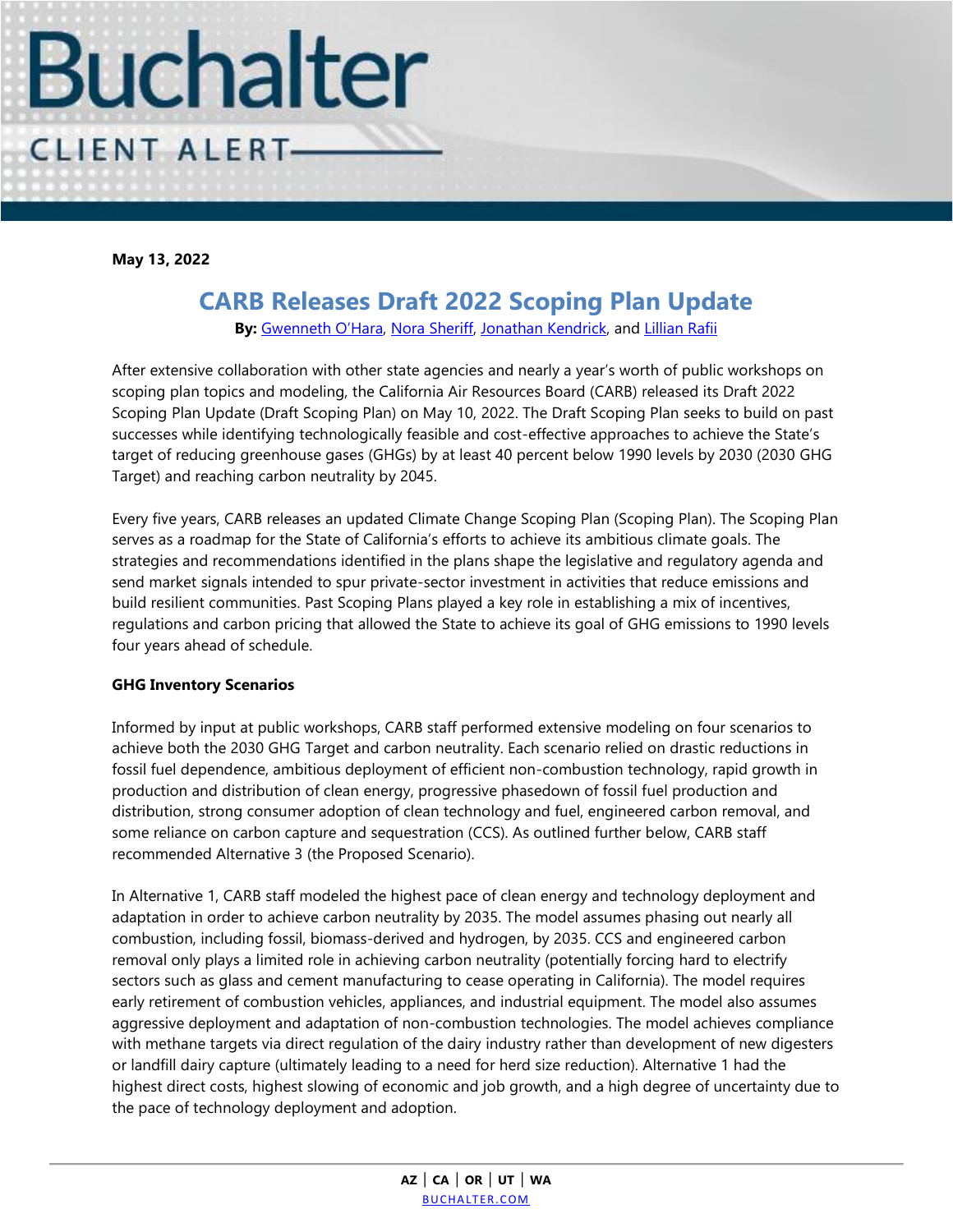In Alternative 2, CARB staff modeled a strong consumer demand for deployment of new technologies and energy options, including a rapid scale-up of engineered carbon removal technology in order to achieve carbon neutrality by 2035. This approach does not phase out all combustion and allows for end-of-life retirement of existing combustion vehicles, appliances, and industrial equipment. Capture and use of dairy biogas would be allowed for achieving methane targets. Alternative 2 would not restrict CCS or biomassderived fuels. The model allows all RPS and SB 100 Zero Carbon sources for electricity generation. Alternative 2 had the second highest direct costs and slowing of economic and job growth. It also was deemed to have a high degree of uncertainty due to its reliance on the highest pace of deployment of carbon dioxide removal technology.

Alternative 3 seeks to achieve carbon neutrality by 2045. It most closely aligns with existing statutes and Executive Orders on GHG reduction and employs a broad portfolio of existing and emerging fossil fuel alternatives and clean technologies. The approach would reduce direct emissions while transitioning away from fossil fuels (and reducing petroleum use by 91 percent in 2045 from 2022 levels). Alternative 3 would not phase out all combustion. It would allow for the use of biomass-derived fuels and CCS. Legacy combustion technologies would be allowed to reach end-of-life. Oil and gas extraction and refining would continue but phase down with reduction in demand.

Alternative 4 is similar to the Alternative 3. However, Alternative 4 modeled slower deployment and adoption rates of existing and emerging technologies and a higher reliance on carbon dioxide removal technology. Alternative 4 was deemed to produce the least reduction in fossil fuel combustion by 2045.

In the Draft Scoping Plan, CARB staff recommends Alternative 3 as the Proposed Scenario because it finds that it is the most technologically feasible and cost-effective path toward carbon neutrality. CARB's position is that it provides a feasible timeline for ramping up existing technologies while developing emergent technologies. It has substantially lower direct costs than Alternative 1 or 2 and was found by CARB to do significantly less harm to economic and job growth. CARB asserts there is strong continuity with past Scoping Plans by using and strengthening existing successful programs to support the rapid production and deployment of clean technology and energy. That continuity sends a strong signal to private-sector investors that California is a place worth investing in clean technology and energy.

## **Stakeholder Engagement**

The Draft Scoping Plan recognizes that each of the scenarios modeled represent significant technical challenges that require a transformation of the California economy going forward.

It is clear that there will be significant public comment on the Draft Scoping Plan. The deadline for submitting written public comments on the Draft Scoping Plan is June 24, 2022, at 12:00 pm. Stakeholders also have the opportunity to provide oral comments at a public hearing CARB will hold on June 23, 2022. A final draft will likely be proposed in fall 2022 and CARB will seek to finalize the 2022 Scoping Plan by year-end.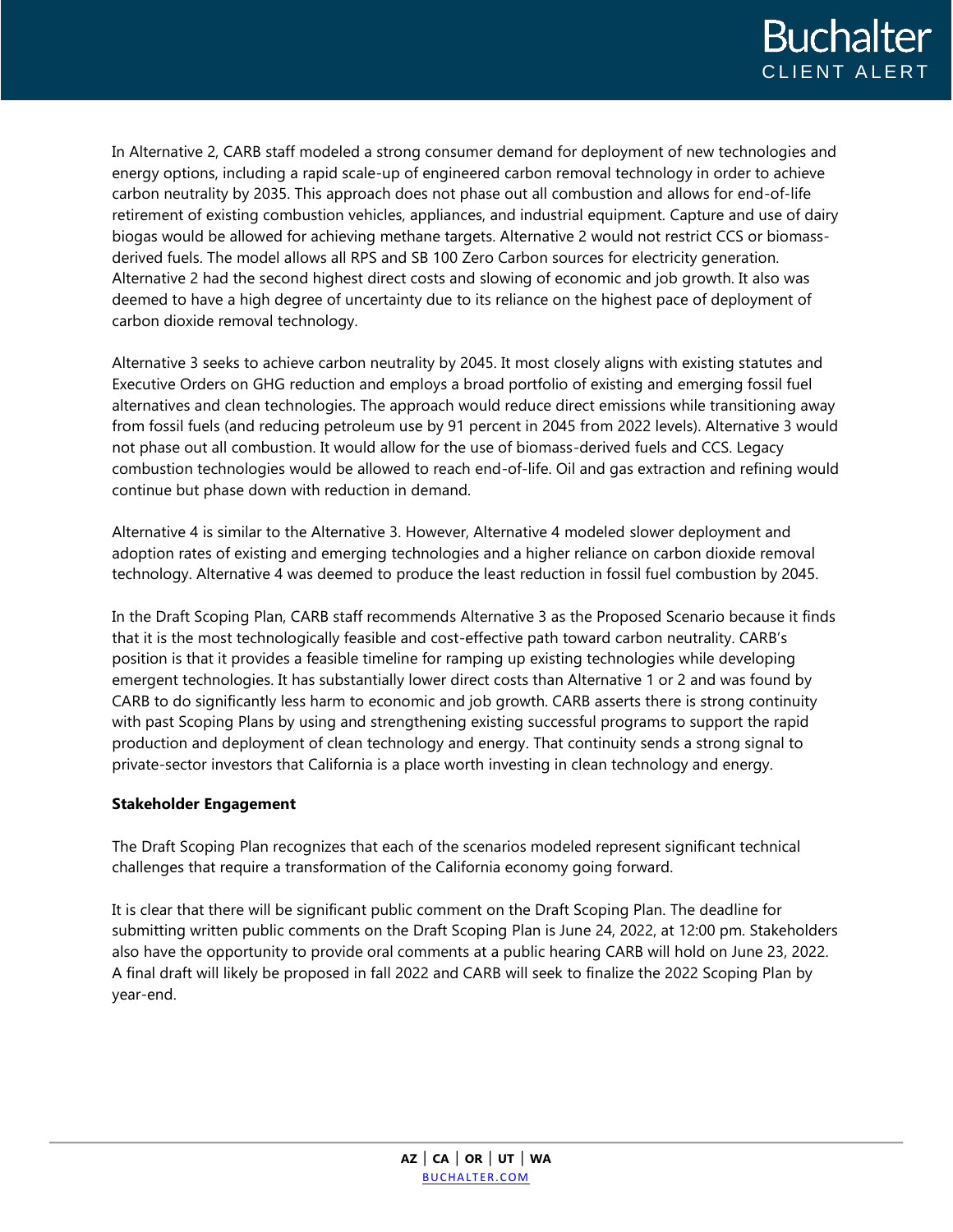

Some of the key issues raised under the Proposed Scenario that stakeholders will be focused on are:

- Low Carbon Fuel Standard (LCFS): The Draft Scoping Plan acknowledges the remarkable role the LCFS has played in driving consumption of renewable diesel from less than 2 million gallons in 2011 to nearly 589 million gallons in 2020. The Draft Scoping Plan also recognizes that the LCFS is the only California program to recognize and reward direct air capture of carbon. The Draft Scoping Plan recommends initiating a public process to increase both the stringency and scope of the LCFS (including changes to carbon intensity targets and providing capacity credits for hydrogen and electricity for heavy-duty fueling).
- Rapid transition to Zero Emission Vehicles (ZEV): The Draft Scoping Plan envisions 100% sales of truck zero emission vehicles (medium-duty and heavy-duty vehicles) by 2040. The strategies around the push toward ZEV include policies that provide the regulatory certainty necessary to promote private investment. Specifically, the Draft Scoping Plan identifies policies such as hydrogen station grants from the California Energy Commission's (CEC) Clean Transportation Program and infrastructure credits in the LCFS for hydrogen and electricity as fuel.
- Preserving Clean Energy Options: The Draft Scoping Plan recognizes that clean energy options such as hydrogen and renewable natural gas must remain options in the transition away from fossil fuels in electricity generation and building decarbonization.
- Status of the cap-and-trade program: The Draft Scoping Plan envisions California's landmark cap-andtrade program as playing a reduced role in emissions reductions as compared to the last Scoping Plan in 2017. The Draft Scoping Plan notes that CARB intends to use modeling for the final 2022 Scoping Plan to assess changes necessary to strengthen the cap-and-trade program. It does not provide any indication as to what changes might be in store for the program or what sort of effect those changes might have on carbon pricing or emissions reduction.
- Hard-to-electrify industries: The Draft Scoping Plan recognizes that certain industrial processes are hard to electrify. For example, there are few commercially available and economically viable electrification options for processes requiring high heat such as steel forging, glass manufacture, and lime/cement manufacture. Even with a switch to low or zero-carbon fuel, process emissions will continue. The Draft Scoping Plan sees carbon capture and use/sequestration as a vital component of decarbonization for such hard-to-electrify industrial processes. CARB identifies strategies to achieve success in this area, such as leveraging programs like the CEC's Electric Program Investment Charge to invest in research and development to reduce process emissions and to develop infrastructure to support CCS.
- Reduction in Petroleum Usage: The Draft Scoping Plan notes that the path to carbon neutrality includes ending dependence on petroleum but recognizes that the timing of this needs to be realistic and is inextricably linked to the additional time required for technologies to evolve and be deployed at lower costs. Reducing petroleum use by 91 percent in 2045 from 2022 levels is the target set forth and this is partially achieved through implementation of CCS and new micro focused technologies that facilitate capturing CO2 in space constrained and multiple point source facilities such as